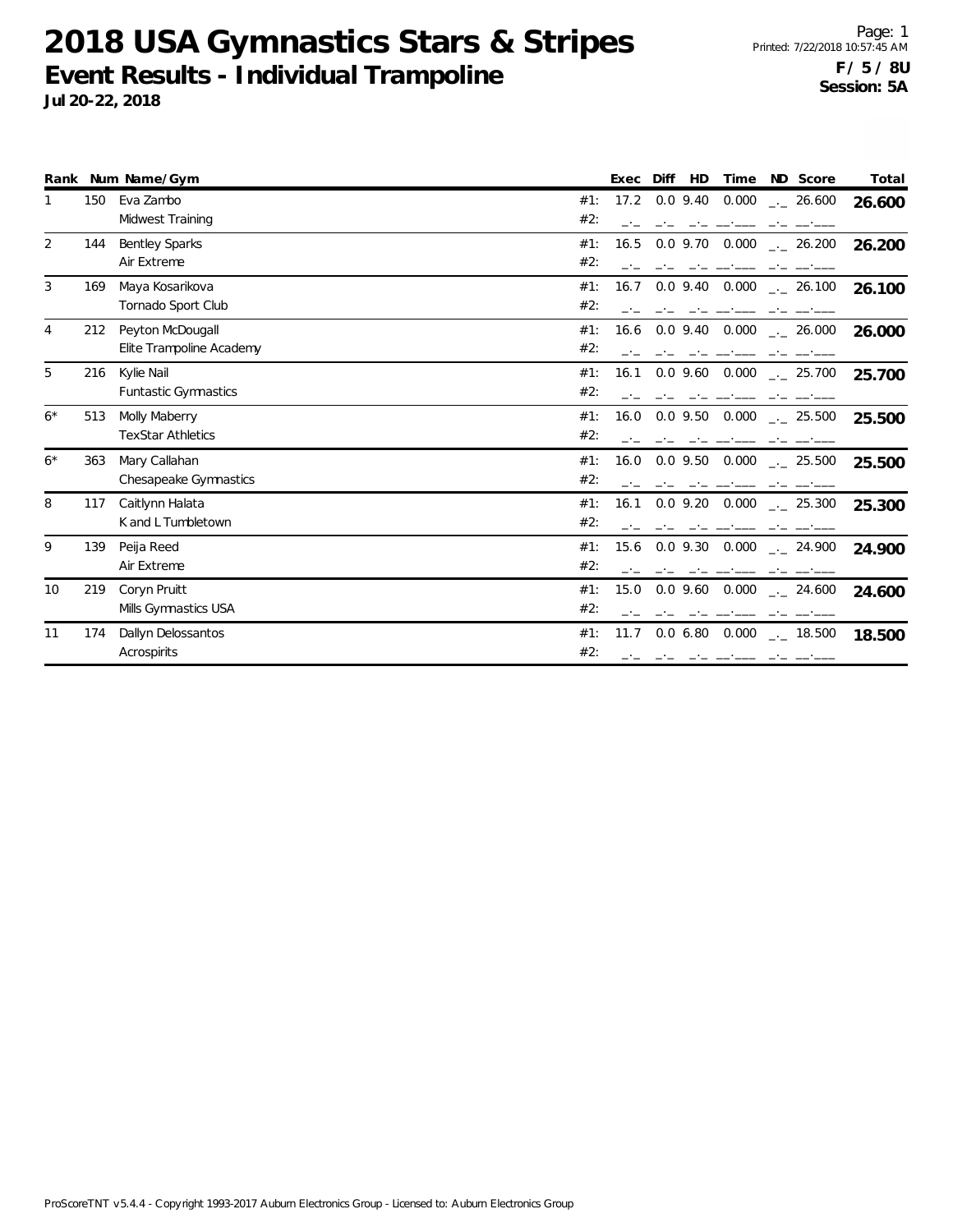|     | Rank Num Name/Gym              |     | Exec Diff HD |  | Time                                                        | ND Score                                           | Total                                               |
|-----|--------------------------------|-----|--------------|--|-------------------------------------------------------------|----------------------------------------------------|-----------------------------------------------------|
| 367 | Joshua Jones-Puthoff           |     |              |  |                                                             |                                                    | #1: 16.0 0.0 9.50 0.000 $\frac{1}{2}$ 25.500 25.500 |
|     | <b>Fairland Gymnastics</b>     | #2: |              |  |                                                             | والمستحقق التحوي المستحقق التحوي والتحاول والحراري |                                                     |
| 554 | Landon Bell                    |     |              |  |                                                             |                                                    | #1: 15.1 0.0 9.40 0.000 $\frac{1}{2}$ 24.500 24.500 |
|     | Eagles Wings Athletics-Prosper |     |              |  | والمستنقل المستنقلة والمستنقل والمستنقل والمستنقل والمستنقل |                                                    |                                                     |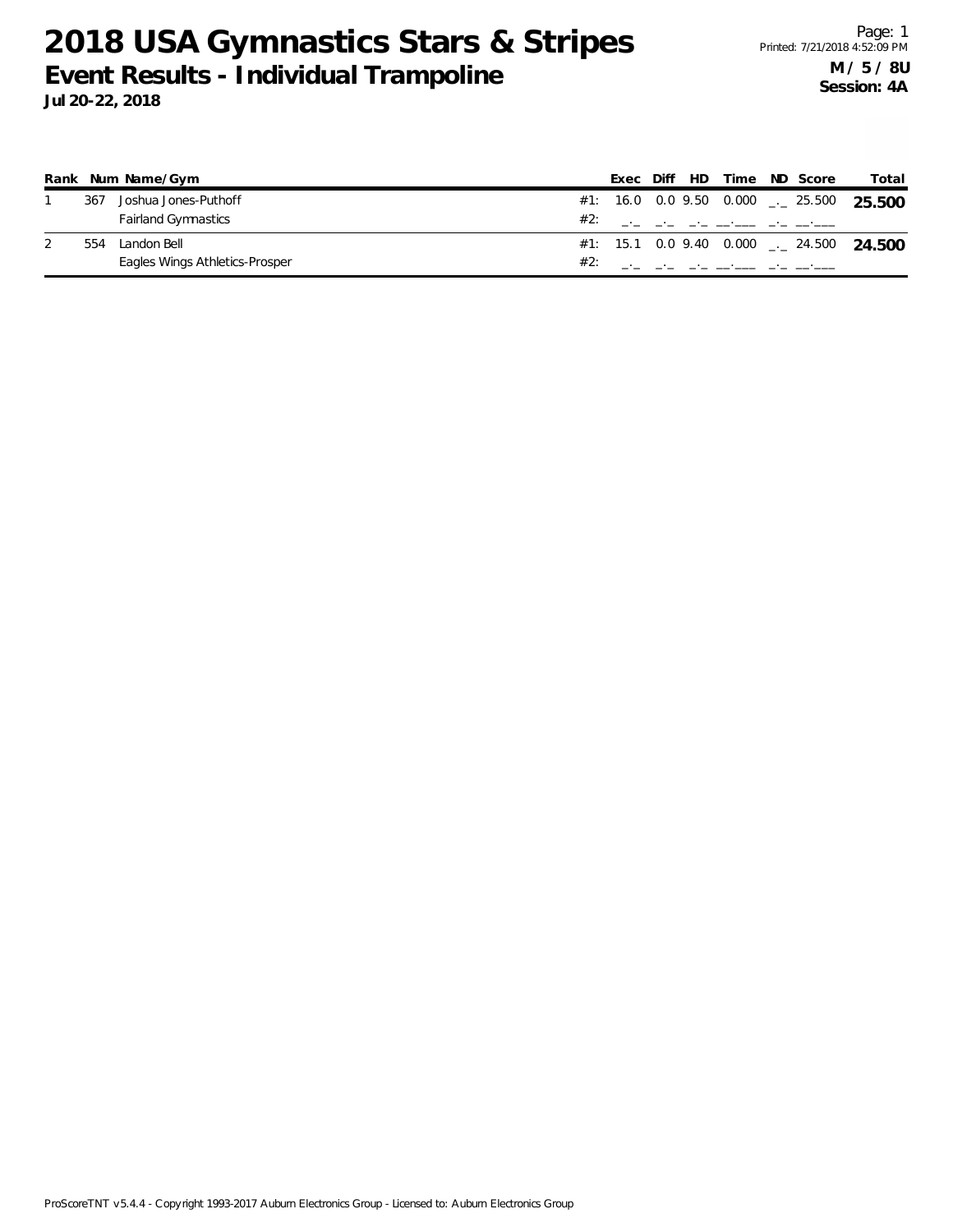**Jul 20-22, 2018**

|       |     | Rank Num Name/Gym                                |            | Exec         | Diff<br>HD                                                                                                                                                                                                                                                                                                                                                                                                                                                                 | Time                                                                                                                                                                                                                                                                                                                                                                                                                                                                       | ND Score                                                                                                                                                                                                                                                                                                                                                                                                                                  | Total  |
|-------|-----|--------------------------------------------------|------------|--------------|----------------------------------------------------------------------------------------------------------------------------------------------------------------------------------------------------------------------------------------------------------------------------------------------------------------------------------------------------------------------------------------------------------------------------------------------------------------------------|----------------------------------------------------------------------------------------------------------------------------------------------------------------------------------------------------------------------------------------------------------------------------------------------------------------------------------------------------------------------------------------------------------------------------------------------------------------------------|-------------------------------------------------------------------------------------------------------------------------------------------------------------------------------------------------------------------------------------------------------------------------------------------------------------------------------------------------------------------------------------------------------------------------------------------|--------|
| 1     | 135 | Leah Partida<br>Tumble Tech                      | #1:<br>#2: | 17.5<br>$-1$ | $0.0$ 9.70<br>$-1$                                                                                                                                                                                                                                                                                                                                                                                                                                                         | 0.000                                                                                                                                                                                                                                                                                                                                                                                                                                                                      | 27.200                                                                                                                                                                                                                                                                                                                                                                                                                                    | 27.200 |
| 2     | 223 | Hannah Rodgers<br>Tumble Tech                    | #1:<br>#2: | 16.7<br>$-1$ | $0.0$ 9.70                                                                                                                                                                                                                                                                                                                                                                                                                                                                 | 0.000<br>$\mathcal{L}^{\mathcal{A}}\mathcal{L}^{\mathcal{A}}\mathcal{L}^{\mathcal{A}}\mathcal{L}^{\mathcal{A}}\mathcal{L}^{\mathcal{A}}\mathcal{L}^{\mathcal{A}}\mathcal{L}^{\mathcal{A}}\mathcal{L}^{\mathcal{A}}\mathcal{L}^{\mathcal{A}}\mathcal{L}^{\mathcal{A}}\mathcal{L}^{\mathcal{A}}\mathcal{L}^{\mathcal{A}}\mathcal{L}^{\mathcal{A}}\mathcal{L}^{\mathcal{A}}\mathcal{L}^{\mathcal{A}}\mathcal{L}^{\mathcal{A}}\mathcal{L}^{\mathcal{A$                         | $-26.400$                                                                                                                                                                                                                                                                                                                                                                                                                                 | 26.400 |
| 3     | 186 | Kaleigh Builta<br>Millers Gymnastics Academy     | #1:<br>#2: | 16.2         |                                                                                                                                                                                                                                                                                                                                                                                                                                                                            | $0.010.00$ $0.000$                                                                                                                                                                                                                                                                                                                                                                                                                                                         | $\frac{1}{2}$ 26.200                                                                                                                                                                                                                                                                                                                                                                                                                      | 26.200 |
| 4     | 193 | Tessa Christopher<br>Elite Trampoline Academy    | #1:<br>#2: | 17.0<br>- -  |                                                                                                                                                                                                                                                                                                                                                                                                                                                                            |                                                                                                                                                                                                                                                                                                                                                                                                                                                                            | $0.0$ 9.10 $0.000$ $_{\leftarrow}$ 26.100                                                                                                                                                                                                                                                                                                                                                                                                 | 26.100 |
| 5T    | 185 | Sydney Buchanan<br>Elite Trampoline Academy      | #1:<br>#2: | 16.8         | $0.0$ 9.10                                                                                                                                                                                                                                                                                                                                                                                                                                                                 | 0.000                                                                                                                                                                                                                                                                                                                                                                                                                                                                      | $-25.900$<br>$-1$                                                                                                                                                                                                                                                                                                                                                                                                                         | 25.900 |
| 6T    | 230 | Addison Temple<br>Manning Gymnastics Centerplex  | #1:<br>#2: | 16.7         |                                                                                                                                                                                                                                                                                                                                                                                                                                                                            |                                                                                                                                                                                                                                                                                                                                                                                                                                                                            | $0.0$ 9.20 $0.000$ $_{\leftarrow}$ 25.900                                                                                                                                                                                                                                                                                                                                                                                                 | 25.900 |
| 7     | 555 | Cati Dannelley<br>Clovis Gymnastics Academy      | #1:<br>#2: | 16.3         |                                                                                                                                                                                                                                                                                                                                                                                                                                                                            |                                                                                                                                                                                                                                                                                                                                                                                                                                                                            | $0.0$ 9.50 $0.000$ $_{\dots}$ 25.800                                                                                                                                                                                                                                                                                                                                                                                                      | 25.800 |
| 8     | 222 | Emma Roddy<br>Tumble Tech                        | #1:<br>#2: | 16.6         |                                                                                                                                                                                                                                                                                                                                                                                                                                                                            | المستناد المستندر المسادسة                                                                                                                                                                                                                                                                                                                                                                                                                                                 | $0.0$ 9.10 $0.000$ $_{\leftarrow}$ 25.700<br>$\frac{1}{2} \frac{1}{2} \frac{1}{2} \frac{1}{2} \frac{1}{2} \frac{1}{2} \frac{1}{2} \frac{1}{2} \frac{1}{2} \frac{1}{2} \frac{1}{2} \frac{1}{2} \frac{1}{2} \frac{1}{2} \frac{1}{2} \frac{1}{2} \frac{1}{2} \frac{1}{2} \frac{1}{2} \frac{1}{2} \frac{1}{2} \frac{1}{2} \frac{1}{2} \frac{1}{2} \frac{1}{2} \frac{1}{2} \frac{1}{2} \frac{1}{2} \frac{1}{2} \frac{1}{2} \frac{1}{2} \frac{$ | 25.700 |
| 9Τ    | 143 | <b>Brighton Savage</b><br>Legacy Elite Athletics | #1:<br>#2: | 16.2         |                                                                                                                                                                                                                                                                                                                                                                                                                                                                            | $\frac{1}{2} \frac{1}{2} \left( \frac{1}{2} \right) \frac{1}{2} \left( \frac{1}{2} \right) \frac{1}{2} \left( \frac{1}{2} \right) \frac{1}{2} \left( \frac{1}{2} \right) \frac{1}{2} \left( \frac{1}{2} \right) \frac{1}{2} \left( \frac{1}{2} \right) \frac{1}{2} \left( \frac{1}{2} \right) \frac{1}{2} \left( \frac{1}{2} \right) \frac{1}{2} \left( \frac{1}{2} \right) \frac{1}{2} \left( \frac{1}{2} \right) \frac{1}{2} \left( \frac{$                              | $0.0$ 9.40 $0.000$ $_{\leftarrow}$ 25.600                                                                                                                                                                                                                                                                                                                                                                                                 | 25.600 |
| 10T   | 102 | Monica Altamirano<br><b>Gymnast Factory</b>      | #1:<br>#2: | 15.9         |                                                                                                                                                                                                                                                                                                                                                                                                                                                                            | $0.0$ 9.70 $0.000$                                                                                                                                                                                                                                                                                                                                                                                                                                                         | $-25.600$                                                                                                                                                                                                                                                                                                                                                                                                                                 | 25.600 |
| 11    | 512 | Addysin Carnesecca<br><b>Texas Tumbleweeds</b>   | #1:<br>#2: | 16.1         | $0.0$ 9.40                                                                                                                                                                                                                                                                                                                                                                                                                                                                 |                                                                                                                                                                                                                                                                                                                                                                                                                                                                            | $0.000$ _._ 25.500                                                                                                                                                                                                                                                                                                                                                                                                                        | 25.500 |
| 12T   | 560 | Lily Henderson<br>IK Gymnastics                  | #1:<br>#2: | 15.8<br>$-1$ | $\frac{1}{2} \left( \frac{1}{2} \right) \left( \frac{1}{2} \right) \left( \frac{1}{2} \right) \left( \frac{1}{2} \right) \left( \frac{1}{2} \right) \left( \frac{1}{2} \right) \left( \frac{1}{2} \right) \left( \frac{1}{2} \right) \left( \frac{1}{2} \right) \left( \frac{1}{2} \right) \left( \frac{1}{2} \right) \left( \frac{1}{2} \right) \left( \frac{1}{2} \right) \left( \frac{1}{2} \right) \left( \frac{1}{2} \right) \left( \frac{1}{2} \right) \left( \frac$ |                                                                                                                                                                                                                                                                                                                                                                                                                                                                            | $0.0$ 9.50 $0.000$ $_{\leftarrow}$ 25.300                                                                                                                                                                                                                                                                                                                                                                                                 | 25.300 |
| 13T   | 188 | Aspyn Cain<br>Clovis Gymnastics Academy          | #1:<br>#2: | 15.5         | $0.0$ 9.80                                                                                                                                                                                                                                                                                                                                                                                                                                                                 | 0.000                                                                                                                                                                                                                                                                                                                                                                                                                                                                      | $\frac{1}{2}$ 25.300                                                                                                                                                                                                                                                                                                                                                                                                                      | 25.300 |
| 14    | 220 | Madison Riley<br>Infinite Bounds                 | #1:<br>#2: | 15.4         | $0.0$ 9.70                                                                                                                                                                                                                                                                                                                                                                                                                                                                 | 0.000                                                                                                                                                                                                                                                                                                                                                                                                                                                                      | $\frac{1}{2}$ 25.100                                                                                                                                                                                                                                                                                                                                                                                                                      | 25.100 |
| $15*$ | 364 | Sasha Conner<br>M-BC Flip Over                   | #1:<br>#2: | 15.3<br>$-1$ |                                                                                                                                                                                                                                                                                                                                                                                                                                                                            | $\frac{1}{2} \left( \frac{1}{2} \right) \left( \frac{1}{2} \right) \left( \frac{1}{2} \right) \left( \frac{1}{2} \right) \left( \frac{1}{2} \right) \left( \frac{1}{2} \right) \left( \frac{1}{2} \right) \left( \frac{1}{2} \right) \left( \frac{1}{2} \right) \left( \frac{1}{2} \right) \left( \frac{1}{2} \right) \left( \frac{1}{2} \right) \left( \frac{1}{2} \right) \left( \frac{1}{2} \right) \left( \frac{1}{2} \right) \left( \frac{1}{2} \right) \left( \frac$ | $0.0$ 9.60 $0.000$ $_{\leftarrow}$ 24.900                                                                                                                                                                                                                                                                                                                                                                                                 | 24.900 |
| $15*$ | 477 | Layla Calderon<br>Texas Tumblers Gymnastics      | #1:<br>#2: |              |                                                                                                                                                                                                                                                                                                                                                                                                                                                                            |                                                                                                                                                                                                                                                                                                                                                                                                                                                                            | 15.3 0.0 9.60 0.000 $_{\leftarrow}$ 24.900                                                                                                                                                                                                                                                                                                                                                                                                | 24.900 |
| 17T   | 123 | Channing Kim<br>Eagle Gymnastics Academy         | #1:<br>#2: | 15.1<br>$-1$ | $0.0$ 9.80                                                                                                                                                                                                                                                                                                                                                                                                                                                                 | $-1 - 2 - 1$                                                                                                                                                                                                                                                                                                                                                                                                                                                               | $0.000$ $_{\leftarrow}$ 24.900                                                                                                                                                                                                                                                                                                                                                                                                            | 24.900 |
| 18T   | 124 | Kate Klesel<br><b>Gymnast Factory</b>            | #1:<br>#2: | 15.9         |                                                                                                                                                                                                                                                                                                                                                                                                                                                                            | $0.0$ 8.90 $0.000$                                                                                                                                                                                                                                                                                                                                                                                                                                                         | $\frac{1}{2}$ 24.800                                                                                                                                                                                                                                                                                                                                                                                                                      | 24.800 |
| 19T   | 562 | Kelsie Wieland<br>Clovis Gymnastics Academy      | #1:<br>#2: | 15.3<br>$-1$ | $0.0$ 9.50<br>$-1$                                                                                                                                                                                                                                                                                                                                                                                                                                                         | المنافسين المستنقذ فتنصب المنافسين                                                                                                                                                                                                                                                                                                                                                                                                                                         | $0.000$ $_{--}$ 24.800                                                                                                                                                                                                                                                                                                                                                                                                                    | 24.800 |
| $19*$ | 173 | Vashynae Baucham<br>Air Extreme                  | #1:<br>#2: | 15.2         |                                                                                                                                                                                                                                                                                                                                                                                                                                                                            | مستحدث المستحدث                                                                                                                                                                                                                                                                                                                                                                                                                                                            | $0.0$ 9.60 $0.000$ $_{\leftarrow}$ 24.800                                                                                                                                                                                                                                                                                                                                                                                                 | 24.800 |
| $19*$ | 129 | Skylar McCrory<br>Maverick All Star Tumblers     | #1:<br>#2: | 15.2         |                                                                                                                                                                                                                                                                                                                                                                                                                                                                            |                                                                                                                                                                                                                                                                                                                                                                                                                                                                            | $0.0$ 9.60 $0.000$ $_{\leftarrow}$ 24.800                                                                                                                                                                                                                                                                                                                                                                                                 | 24.800 |
| 22T   | 130 | Brooke McLain<br>Air Extreme                     | #1:<br>#2: | 14.9<br>$-1$ | $0.0$ 9.90                                                                                                                                                                                                                                                                                                                                                                                                                                                                 | 0.000                                                                                                                                                                                                                                                                                                                                                                                                                                                                      | $\frac{1}{2}$ 24.800                                                                                                                                                                                                                                                                                                                                                                                                                      | 24.800 |
| 23    | 479 | Danielle Hunter<br>Carpenter Center T&T          | #1:<br>#2: | 15.0         | المستحصل مناصبات المحامل المناصب                                                                                                                                                                                                                                                                                                                                                                                                                                           |                                                                                                                                                                                                                                                                                                                                                                                                                                                                            | $0.0$ 9.60 $0.000$ $_{\leftarrow}$ 24.600                                                                                                                                                                                                                                                                                                                                                                                                 | 24.600 |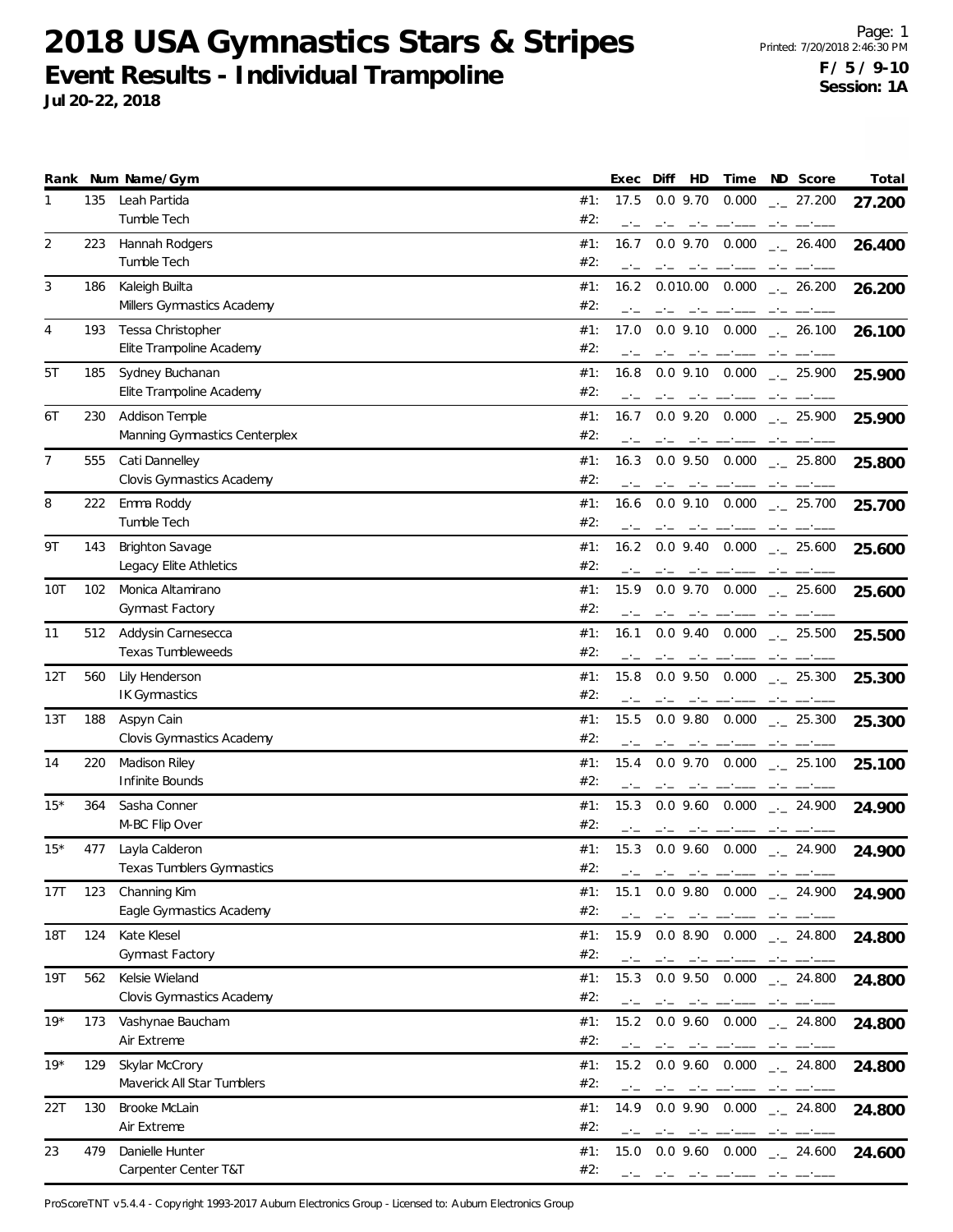**Jul 20-22, 2018**

| Rank  |     | Num Name/Gym                              |            | Exec         | Diff   | HD                       | Time               | ND Score                                  | Total  |
|-------|-----|-------------------------------------------|------------|--------------|--------|--------------------------|--------------------|-------------------------------------------|--------|
| 24T   | 183 | Noelle Borrowman<br>Infinite Bounds       | #1:<br>#2: | 14.8         |        | $0.0$ 9.70               | 0.000              | $\frac{1}{2}$ 24.500                      | 24.500 |
| 25T   | 125 | Adanna Kolbeck                            | #1:        | $-1$<br>14.7 |        | $0.0$ $9.80$             | 0.000              | $-24.500$                                 |        |
|       |     | Infinite Bounds                           | #2:        |              |        |                          |                    | $-1$                                      | 24.500 |
| 26T   | 204 | <b>Brinson Huette</b>                     | #1:        | 15.1         |        | $-1$                     | $0.0$ 9.30 $0.000$ | $-24.400$                                 |        |
|       |     | K and L Tumbletown                        | #2:        |              |        |                          |                    |                                           | 24.400 |
| 27T   | 145 | Camilla Torres                            | #1:        | 14.7         |        | $-1$                     | $0.0$ 9.70 $0.000$ |                                           |        |
|       |     | <b>Funtastic Gymnastics</b>               | #2:        |              |        |                          |                    | $-24.400$                                 | 24.400 |
|       |     |                                           |            |              |        |                          |                    |                                           |        |
| 28T   | 118 | Jalena Hall<br>Millers Gymnastics Academy | #1:<br>#2: | 14.6         |        | $0.0$ 9.80               | 0.000              | $-24.400$                                 | 24.400 |
|       |     |                                           |            |              |        | $-1$                     |                    |                                           |        |
| 29T   | 514 | Presley Taylor                            | #1:        | 14.5         |        | $0.0$ 9.90               | 0.000              | $\frac{1}{2}$ 24.400                      | 24.400 |
|       |     | <b>TexStar Athletics</b>                  | #2:        |              |        |                          |                    |                                           |        |
| $30*$ | 184 | Ellie Bridge                              | #1:        | 14.9         |        |                          | $0.0$ 9.40 $0.000$ | $\frac{1}{2}$ 24.300                      | 24.300 |
|       |     | Eagle Gymnastics Academy                  | #2:        |              |        |                          |                    |                                           |        |
| $30*$ | 146 | Mia Viloria                               | #1:        | 14.9         |        | $0.0$ 9.40               | 0.000              | $\sim$ 24.300                             | 24.300 |
|       |     | Funtastic Gymnastics                      | #2:        |              |        | $-1$                     |                    |                                           |        |
| 32T   | 148 | Kamden Wiskow                             | #1:        | 14.8         |        | $0.0$ 9.50               | 0.000              | $-24.300$                                 | 24.300 |
|       |     | Top Flight Gymnastics Training Center     | #2:        |              | $-1$   |                          | ________           | $-1 - 1 - 1 - 1$                          |        |
| $33*$ | 114 | Emily Garretson                           | #1:        | 14.5         |        | $0.0$ 9.70               | 0.000              | $-24.200$                                 | 24.200 |
|       |     | Texas Champion Gymnastics                 | #2:        |              |        |                          |                    |                                           |        |
| $33*$ | 104 | Maizy Arnold                              | #1:        | 14.5         |        | $0.0$ 9.70               | 0.000              | $\frac{1}{2}$ 24.200                      | 24.200 |
|       |     | Flights Cool T&T Academy, Inc             | #2:        |              |        |                          |                    |                                           |        |
| 35    | 480 | Sanorah Ponger-Cruz                       | #1:        | 14.5         |        |                          |                    | $0.0$ 9.60 $0.000$ $_{\leftarrow}$ 24.100 | 24.100 |
|       |     | Extreme Cheer and Tumble                  | #2:        |              |        |                          |                    |                                           |        |
| 36T   | 127 | Makenna Lilienthal                        | #1:        | 14.7         |        | $0.0$ 9.20               | 0.000              | $-23.900$                                 | 23.900 |
|       |     | Technique Gymnastics                      | #2:        |              |        | $-1$                     |                    | $-1$                                      |        |
| 37T   | 553 | Addyson Baker                             | #1:        | 14.6         |        | $0.0$ 9.30               | 0.000              | $\frac{1}{2}$ 23.900                      | 23.900 |
|       |     | Nissen Trampoline Academy                 | #2:        |              |        |                          |                    |                                           |        |
| 38    | 200 | Ella Hanft                                | #1:        | 14.2         |        |                          | $0.0$ 9.50 $0.000$ | $\frac{1}{2}$ 23.700                      | 23.700 |
|       |     | Eagle Gymnastics Academy                  | #2:        |              |        | فالمسترد فتناهب المتناوب |                    |                                           |        |
| 39    | 208 | Caitlin Kustarz                           | #1:        | 13.7         |        |                          |                    | $0.0$ 9.80 $0.000$ $_{\leftarrow}$ 23.500 |        |
|       |     | Dynamite Gymnastics                       | #2:        | $\sim$       | $\sim$ |                          |                    |                                           | 23.500 |
|       |     |                                           |            |              |        |                          |                    | $0.000$ $_{\leftarrow}$ 23.000            |        |
| 40    | 481 | Kambree Reed<br><b>TexStar Athletics</b>  | #1:<br>#2: | 13.7         |        | $0.0$ 9.30               |                    |                                           | 23.000 |
|       |     |                                           |            |              | $-1$   |                          |                    | $-1$                                      |        |
| 41    | 136 | Mackenzie Peluso                          | #1:<br>#2: | 13.8         |        | 0.08.90                  | 0.000              | $\frac{1}{2}$ 22.700                      | 22.700 |
|       |     | Carpenter Center T&T                      |            |              |        |                          |                    |                                           |        |
| 42T   | 229 | Alexia Suarez                             | #1:        | 14.4         |        | 0.08.10                  | 0.000              | $\frac{1}{2}$ 22.500                      | 22.500 |
|       |     | <b>IK Gymnastics</b>                      | #2:        |              | $-1$   |                          |                    | مساحيتها الماحية المستنبه فتنبه الماحية   |        |
| 43T   | 213 | Naomi McGinnis                            | #1:        | 13.3         |        |                          |                    | $0.0$ 9.20 $0.000$ $_{\sim}$ 22.500       | 22.500 |
|       |     | Dreams Gymnastics Center                  | #2:        |              |        |                          |                    |                                           |        |
| 44    | 132 | Piper Morrison                            | #1:        | 9.3          |        | 0.05.30                  | 0.000              | $\frac{1}{2}$ 14.600                      | 14.600 |
|       |     | Eagle Gymnastics Academy                  | #2:        |              |        | $-1$                     |                    | $-1$                                      |        |
| 45    | 121 | Aniyah Jayme                              | #1:        | 9.4          |        | 0.05.00                  | 0.000              | $\sim$ 14.400                             | 14.400 |
|       |     | Texas Tumblers Gymnastics                 | #2:        |              |        | $-1$                     |                    |                                           |        |
| 46    | 134 | Alex Panice                               | #1:        | 4.2          |        | 0.02.90                  | 0.000              | 7.100<br>$-1$                             | 7.100  |
|       |     | Texas Tumblers Gymnastics                 | #2:        |              |        |                          |                    |                                           |        |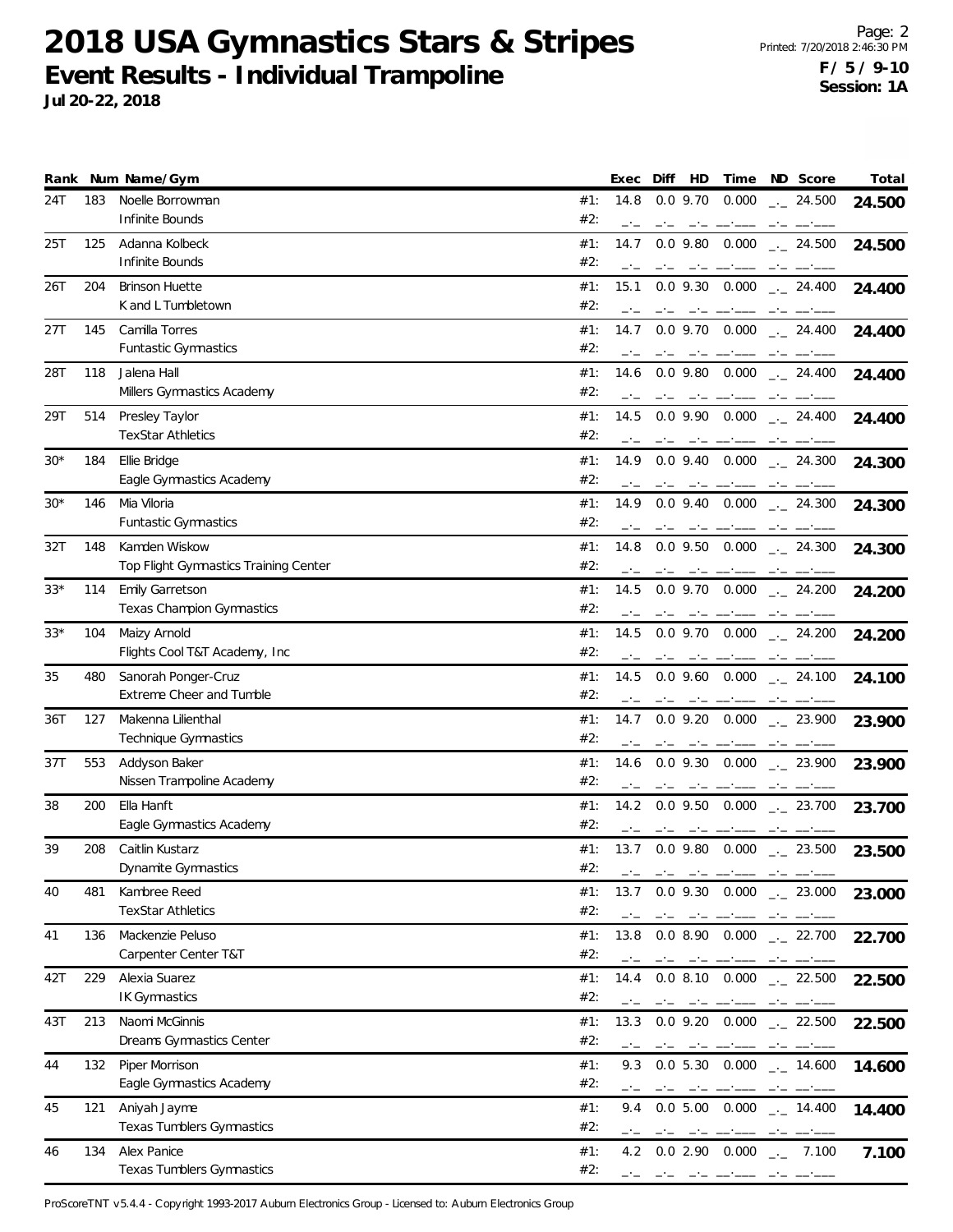|    |     | Rank Num Name/Gym                |     | Exec | Diff | HD. | Time                                                                                                                  | ND Score                                       | Total |
|----|-----|----------------------------------|-----|------|------|-----|-----------------------------------------------------------------------------------------------------------------------|------------------------------------------------|-------|
| 47 | 105 | Elizabeth Ayers                  | #1: |      |      |     |                                                                                                                       | 3.1 0.0 1.80 0.000 $\qquad$ 4.900              | 4.900 |
|    |     | <b>Gymnast Factory</b>           | #2: |      |      |     |                                                                                                                       |                                                |       |
| 48 | 194 | Nyjah Crump                      |     |      |      |     |                                                                                                                       | $\#1$ : 2.7 0.0 1.80 0.000 $\_\cdot$ 4.500     | 4.500 |
|    |     | Mills Gymnastics USA             | #2: |      |      |     | <u>المنافسين المنافس المستوفي المراجع المنافس المنافس المنافس المنافس المنافس المنافس المنافس المنافس المنافس الم</u> |                                                |       |
| 49 | 482 | Alexi Sargent                    |     |      |      |     |                                                                                                                       | $\#1$ : 1.2 0.0 0.90 0.000 $\frac{1}{2}$ 2.100 | 2.100 |
|    |     | <b>Texas Tumblers Gymnastics</b> | #2: |      |      |     |                                                                                                                       |                                                |       |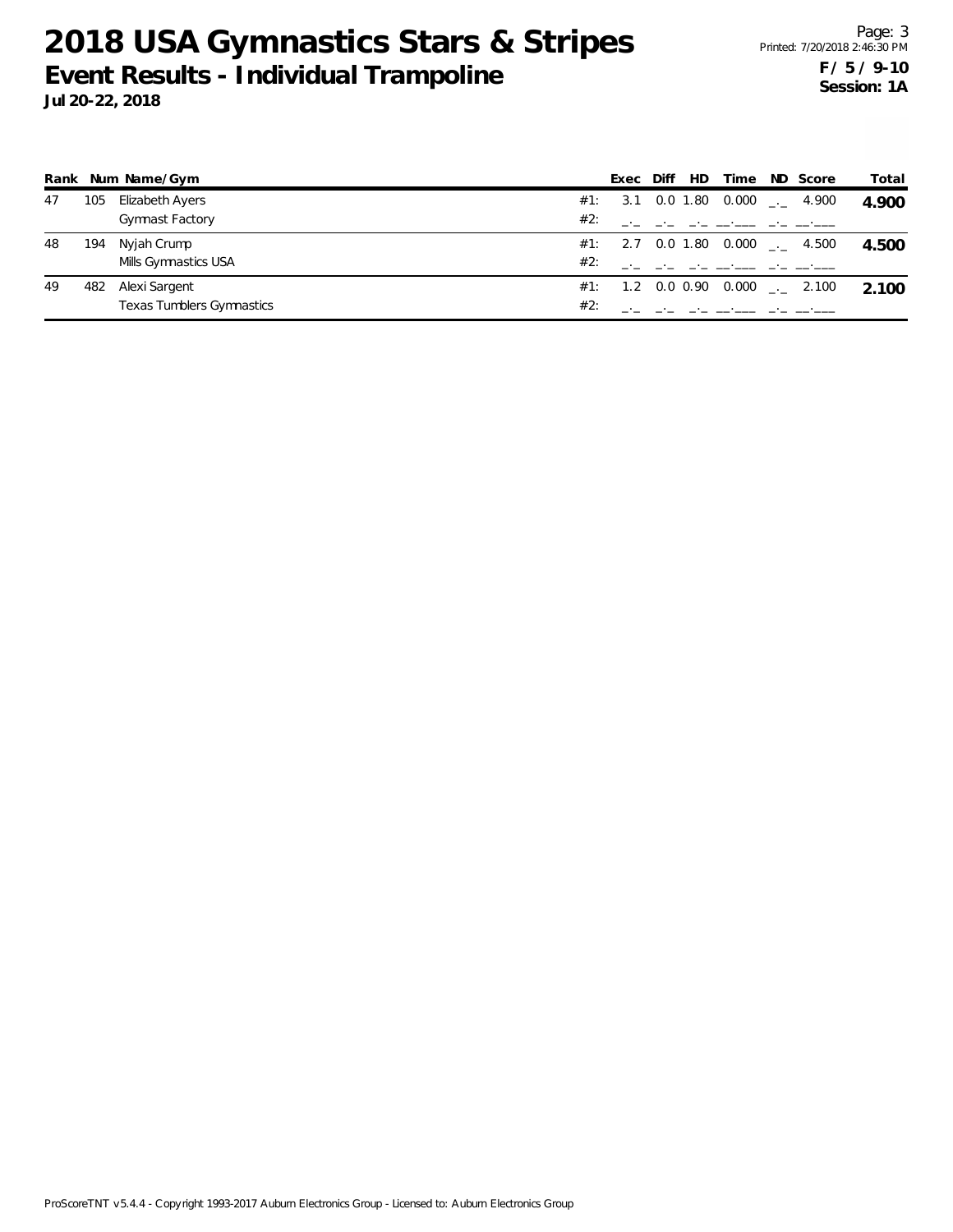|                |     | Rank Num Name/Gym              |     | Exec | Diff        | <b>HD</b> | Time  | ND Score             | Total  |
|----------------|-----|--------------------------------|-----|------|-------------|-----------|-------|----------------------|--------|
|                | 141 | Ethan Rybolt                   | #1: | 16.9 | $0.0$ 9.70  |           | 0.000 | $-26.600$            | 26.600 |
|                |     | Legacy Elite Athletics         | #2: |      |             |           |       |                      |        |
| $\overline{2}$ | 195 | Jaxson DeFazio                 | #1: | 17.0 | $0.0$ 9.40  |           | 0.000 | $-26.400$            | 26.400 |
|                |     | Dynamite Academy of Gymnastics | #2: |      |             |           |       |                      |        |
| 3              | 167 | Carter Garn                    | #1: | 16.1 | $0.0$ 9.80  |           | 0.000 | $-25.900$            | 25.900 |
|                |     | Wasatch T&T                    | #2: |      |             |           |       |                      |        |
| 4              | 191 | <b>Ryder Chaffins</b>          | #1: | 15.5 | $0.0$ 9.70  |           | 0.000 | $\frac{1}{2}$ 25.200 | 25.200 |
|                |     | Ground Zero Gymnastics         | #2: |      |             |           |       |                      |        |
| 5              | 196 | Kai Dockery                    | #1: | 15.6 | $0.0\,9.40$ |           | 0.000 | $\frac{1}{2}$ 25.000 | 25.000 |
|                |     | Desert Gymcats                 | #2: |      |             |           |       |                      |        |
| $6*$           | 182 | Joseph Borders                 | #1: | 14.9 | $0.0$ 9.50  |           | 0.000 | $-24.400$            | 24.400 |
|                |     | <b>Champions Westlake</b>      | #2: |      |             |           |       |                      |        |
| $6*$           | 110 | Ben Cube                       | #1: | 14.9 | $0.0$ 9.50  |           | 0.000 | $\frac{1}{2}$ 24.400 | 24.400 |
|                |     | Vargas Academy                 | #2: |      |             |           |       |                      |        |
| 8              | 142 | Jakob Saldana                  | #1: | 14.7 | $0.0$ 9.60  |           | 0.000 | $-24.300$            | 24.300 |
|                |     | Air Extreme                    | #2: |      |             |           |       |                      |        |
| 9              | 368 | Colton Kornmayer               | #1: | 15.3 | 0.08.70     |           | 0.000 | $\frac{1}{2}$ 24.000 | 24.000 |
|                |     | <b>Champions Westlake</b>      | #2: |      |             |           |       |                      |        |
| 10             | 103 | Malachi Alvarez                | #1: | 14.1 | $0.0$ 9.40  |           | 0.000 | $\frac{1}{2}$ 23.500 | 23.500 |
|                |     | Texas Tumblers Gymnastics      | #2: |      |             |           |       |                      |        |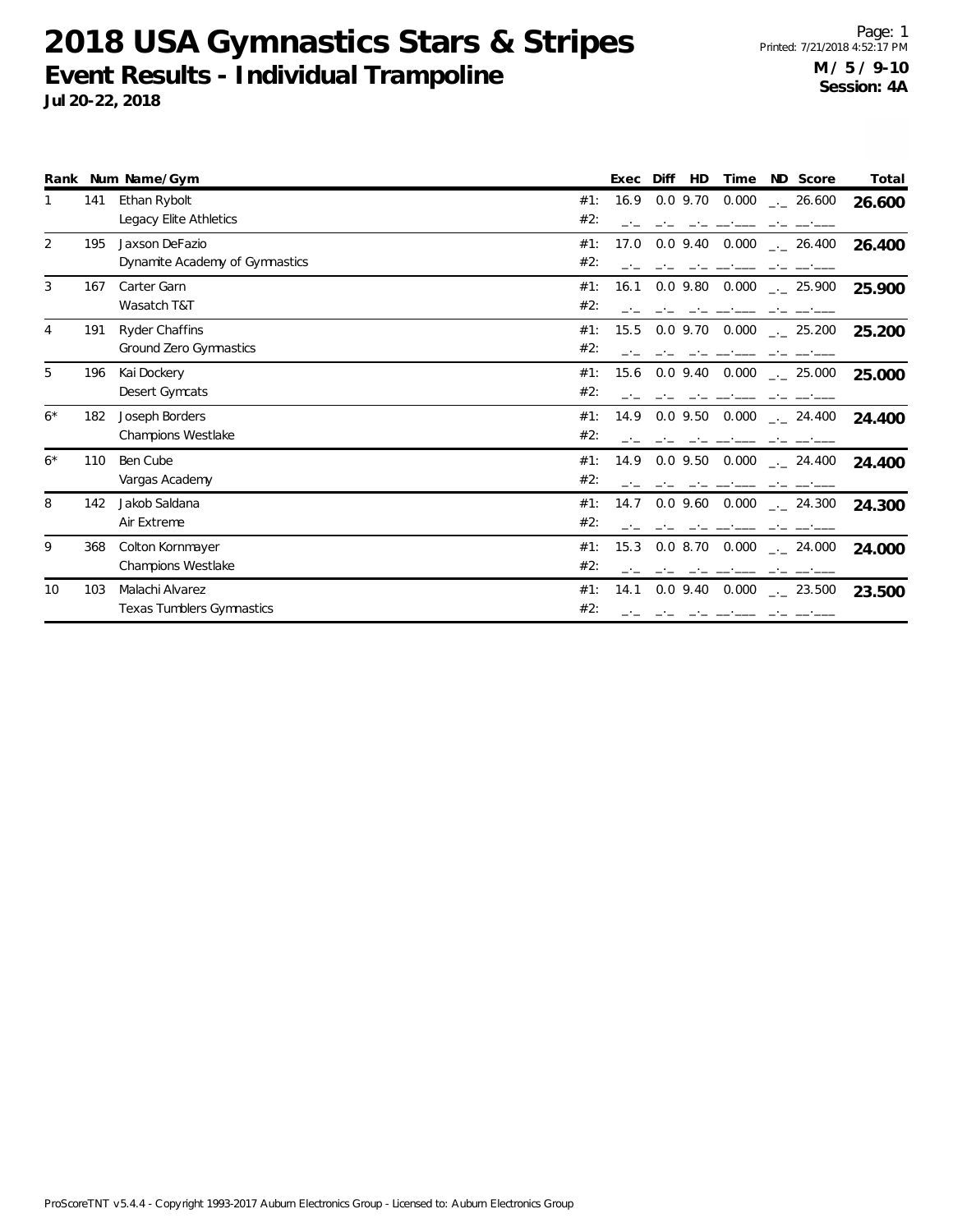**Jul 20-22, 2018**

|                |     | Rank Num Name/Gym                                  | ND Score<br>Total<br>HD<br>Diff<br>Time<br>Exec                                                                                                                                                                                                                                                                     |
|----------------|-----|----------------------------------------------------|---------------------------------------------------------------------------------------------------------------------------------------------------------------------------------------------------------------------------------------------------------------------------------------------------------------------|
| 1              | 106 | Alexa Brockett<br>Apex Tumbling and Cheer          | 17.8<br>$0.0$ 9.90<br>0.000<br>#1:<br>$\frac{1}{2}$ 27.700<br>27.700<br>#2:                                                                                                                                                                                                                                         |
| $\overline{2}$ | 138 | Alexandra Rauda<br>Millers Gymnastics Academy      | 17.6<br>$0.0$ 9.90<br>0.000<br>#1:<br>$-27.500$<br>27.500<br>#2:<br>$-1$                                                                                                                                                                                                                                            |
| 3              | 147 | Madison Wilkinson<br>Air Extreme                   | #1:<br>17.3<br>$0.0$ 9.60<br>0.000<br>$\frac{1}{2}$ 26.900<br>26.900<br>#2:<br>$-1$<br>سيست السبب السائسان                                                                                                                                                                                                          |
| 4              | 224 | Kaitlyn Rozycki<br>Ground Zero Gymnastics          | #1:<br>$0.0$ 9.90 $0.000$<br>16.8<br>$\frac{1}{2}$ 26.700<br>26.700<br>#2:                                                                                                                                                                                                                                          |
| 5T             | 128 | Hailey Lopez<br>Funtastic Gymnastics               | 0.000<br>#1:<br>16.9<br>$0.0$ 9.60<br>$\frac{1}{2}$ 26.500<br>26.500<br>#2:                                                                                                                                                                                                                                         |
| 6T             | 203 | Ella Hensley<br>Eagle Gymnastics Academy           | $0.0$ 9.80<br>0.000 0.0 26.500<br>#1:<br>16.7<br>26.500<br>#2:                                                                                                                                                                                                                                                      |
| 7              | 304 | Diana Flechsig<br>Above The Bar Athletics          | 0.000<br>#1:<br>16.7<br>$0.0$ 9.60<br>$-26.300$<br>26.300<br>#2:                                                                                                                                                                                                                                                    |
| 8              | 120 | Kennedy Jarrett<br>Maverick All Star Tumblers      | 0.000<br>#1:<br>16.3<br>$0.0$ 9.90<br>$\frac{1}{2}$ 26.200<br>26.200<br>#2:                                                                                                                                                                                                                                         |
| 9T             | 201 | Angelina Harbuck<br>3T1                            | 0.0 9.50 0.000 0.0 26.100<br>#1:<br>16.6<br>26.100<br>#2:                                                                                                                                                                                                                                                           |
| 10T            | 189 | Riley Cain<br>Airborne Academy                     | #1:<br>16.4<br>$0.0$ 9.70<br>0.000<br>$\frac{1}{2}$ 26.100<br>26.100<br>#2:<br>$-1$                                                                                                                                                                                                                                 |
| 11             | 232 | Zhe en Zheng<br>World Elite                        | $0.0$ 9.20<br>0.000<br>#1:<br>16.8<br>$-26.000$<br>26.000<br>#2:<br>$-1$<br>$-1$                                                                                                                                                                                                                                    |
| 12             | 365 | Adair Hodges<br>Above The Bar Athletics            | #1:<br>16.5<br>$0.0$ 9.40 $0.000$<br>$\frac{1}{2}$ 25.900<br>25.900<br>#2:                                                                                                                                                                                                                                          |
| 13T            | 206 | Remy Klarner<br>World Elite                        | #1:<br>16.2<br>0.0 9.60 0.000 0.0 25.800<br>25.800<br>#2:                                                                                                                                                                                                                                                           |
| 14T            | 140 | Brooklyn Rose-Rodgers<br>Air Extreme               | 0.000<br>#1:<br>16.1<br>$0.0$ 9.70<br>$\frac{1}{2}$ 25.800<br>25.800<br>#2:<br>$-1$<br>$-1$<br>$-1$<br>$-1$                                                                                                                                                                                                         |
| $15*$          | 137 | Gabriella Ramos<br>All American Gymnastics         | $0.0$ 9.60 $0.000$<br>#1:<br>16.1<br>$\frac{1}{2}$ 25.700<br>25.700<br>#2:<br>سأنسب السائب السائب                                                                                                                                                                                                                   |
| $15*$          | 115 | Carey Goodwin<br>Eagle Gymnastics Academy          | 16.1<br>$0.0$ 9.60 $0.000$ $_{\leftarrow}$ 25.700<br>#1:<br>25.700<br>#2:<br>$-1$<br>and the company of the contract of the contract of the contract of the contract of the contract of the contract of the contract of the contract of the contract of the contract of the contract of the contract of the contrac |
| 17T            | 227 | Addyson Starnes<br><b>MJM Studios</b>              | $0.0$ 9.80 $0.000$ $_{--}$ 25.700<br>#1:<br>15.9<br>25.700<br>#2:<br>$-1$                                                                                                                                                                                                                                           |
| $18*$          | 362 | Taryn Askvig<br>Airborne Academy                   | #1:<br>$0.0$ 9.40<br>0.000<br>16.2<br>$\frac{1}{2}$ 25.600<br>25.600<br>#2:<br>$-1$                                                                                                                                                                                                                                 |
| $18*$          | 370 | Hannah Milliman<br><b>High Point Athletics</b>     | 0.000<br>#1:<br>16.2<br>$0.0$ 9.40<br>$-25.600$<br>25.600<br>#2:<br>$-1$                                                                                                                                                                                                                                            |
| 20T            | 198 | <b>Brooke Gibbons</b><br><b>G-Force Gymnastics</b> | #1:<br>15.8<br>$0.0$ 9.80 $0.000$<br>$\frac{1}{2}$ 25.600<br>25.600<br>#2:<br>والمستور المترامين                                                                                                                                                                                                                    |
| 21T            | 179 | Angela Bingham<br>Funtastic Gymnastics             | #1:<br>$0.0$ 9.50 $0.000$ $\_{2}$ 25.500<br>16.0<br>25.500<br>#2:                                                                                                                                                                                                                                                   |
| $21*$          | 307 | Claire Litz<br><b>Acrotex Gymnastics</b>           | #1:<br>15.9<br>$0.0$ 9.60<br>0.000<br>$\frac{1}{2}$ 25.500<br>25.500<br>#2:<br>$-1$<br>$-1$<br>$-1$                                                                                                                                                                                                                 |
| $21*$          | 112 | Gabriella Fellman<br>Eagle Gymnastics Academy      | #1:<br>15.9<br>$0.0$ 9.60 $0.000$ $_{\leftarrow}$ 25.500<br>25.500<br>#2:                                                                                                                                                                                                                                           |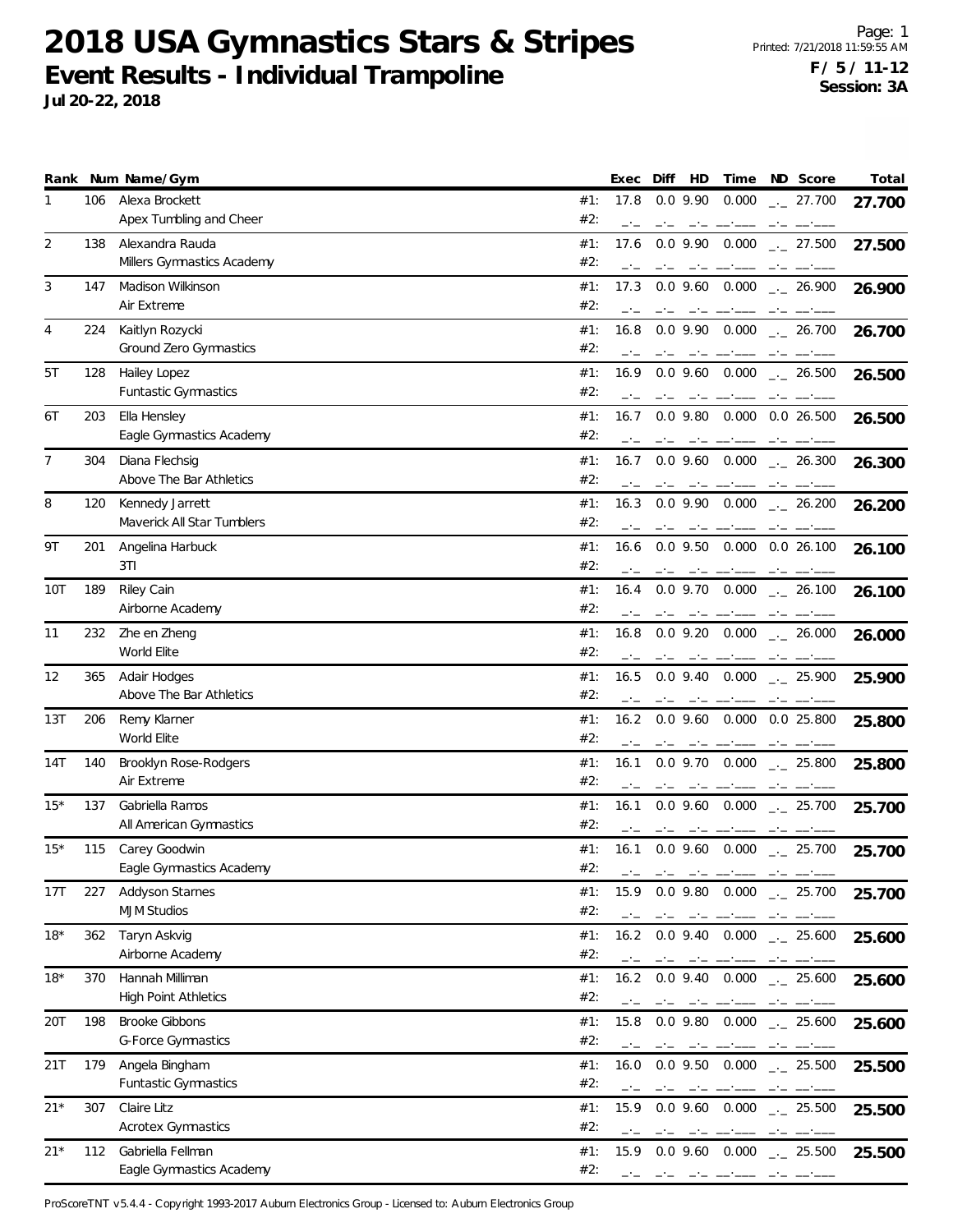| Rank  |     | Num Name/Gym                     |     | Exec | Diff<br>HD         | Time  | ND<br>Score                                   | Total  |
|-------|-----|----------------------------------|-----|------|--------------------|-------|-----------------------------------------------|--------|
| 24T   | 205 | Addison Kirk                     | #1: | 15.8 | $0.0$ 9.70         | 0.000 | $0.0$ 25.500                                  | 25.500 |
|       |     | MGA Odessa                       | #2: |      |                    |       |                                               |        |
| 25T   | 217 | Paulina Noval                    | #1: | 15.7 | $0.0$ 9.50         |       | 0.000 0.0 25.200                              | 25.200 |
|       |     | Maximum Athletic Center          | #2: |      |                    |       |                                               |        |
| 26T   | 218 | Delaney Phalen                   | #1: | 15.5 |                    |       | $0.0$ 9.70 $0.000$ $_{\leftarrow}$ 25.200     | 25.200 |
|       |     | Airborne Academy                 | #2: |      |                    |       |                                               |        |
| 27T   | 558 | Yana Fedorishin                  | #1: | 16.1 | $0.0$ 9.00         | 0.000 | $\frac{1}{2}$ 25.100                          | 25.100 |
|       |     | Technique Gymnastics             | #2: |      |                    |       |                                               |        |
| 28T   | 108 | <b>Blair Clark</b>               | #1: | 15.8 | $0.0$ 9.30         | 0.000 | $\sim$ 25.100                                 | 25.100 |
|       |     | <b>Texas Tumblers Gymnastics</b> | #2: |      |                    |       |                                               |        |
| 29T   | 349 | Olivia Whittle                   | #1: | 15.5 | $0.0$ 9.50 $0.000$ |       | $\frac{1}{2}$ 25.000                          | 25.000 |
|       |     | <b>Texas Twisters</b>            | #2: |      |                    |       |                                               |        |
| 30T   | 109 | Ally Cox                         | #1: | 15.3 | $0.0$ 9.70         | 0.000 | $-25.000$                                     | 25.000 |
|       |     | <b>High Point Athletics</b>      | #2: |      |                    |       |                                               |        |
| 31T   | 559 | Chloe Haggard                    | #1: | 15.6 |                    |       | $0.0$ 9.30 $0.000$ $_{\leftarrow}$ 24.900     | 24.900 |
|       |     | Legacy T&T                       | #2: |      |                    |       |                                               |        |
| 32T   | 149 | Kate Yeager                      | #1: | 15.4 | $0.0$ 9.50 $0.000$ |       | $-24.900$                                     | 24.900 |
|       |     | Eagle Gymnastics Academy         | #2: |      |                    |       |                                               |        |
| 33    | 478 | Katherine Curry                  | #1: | 15.0 | $0.0$ 9.50 $0.000$ |       | $\sim$ 24.500                                 | 24.500 |
|       |     | <b>High Point Athletics</b>      | #2: |      |                    |       |                                               |        |
| $34*$ | 207 | Natalie Kling                    | #1: | 14.7 | $0.0$ 9.60         |       | 0.000 0.0 24.300                              | 24.300 |
|       |     | Flights Cool T&T Academy, Inc.   | #2: |      |                    |       |                                               |        |
| $34*$ | 119 | Ava Jackson                      | #1: | 14.7 | $0.0$ 9.60 $0.000$ |       | $\frac{1}{2}$ 24.300                          | 24.300 |
|       |     | Air Extreme                      | #2: |      |                    |       |                                               |        |
| 36    | 210 | Allison Lovett                   | #1: | 14.5 |                    |       | $0.0$ 9.60 $0.000$ $_{\leftarrow}$ 24.100     | 24.100 |
|       |     | <b>Ground Zero Gymnastics</b>    | #2: |      |                    |       | سياسيا سابي المستعملين بالاستراد الماضي المار |        |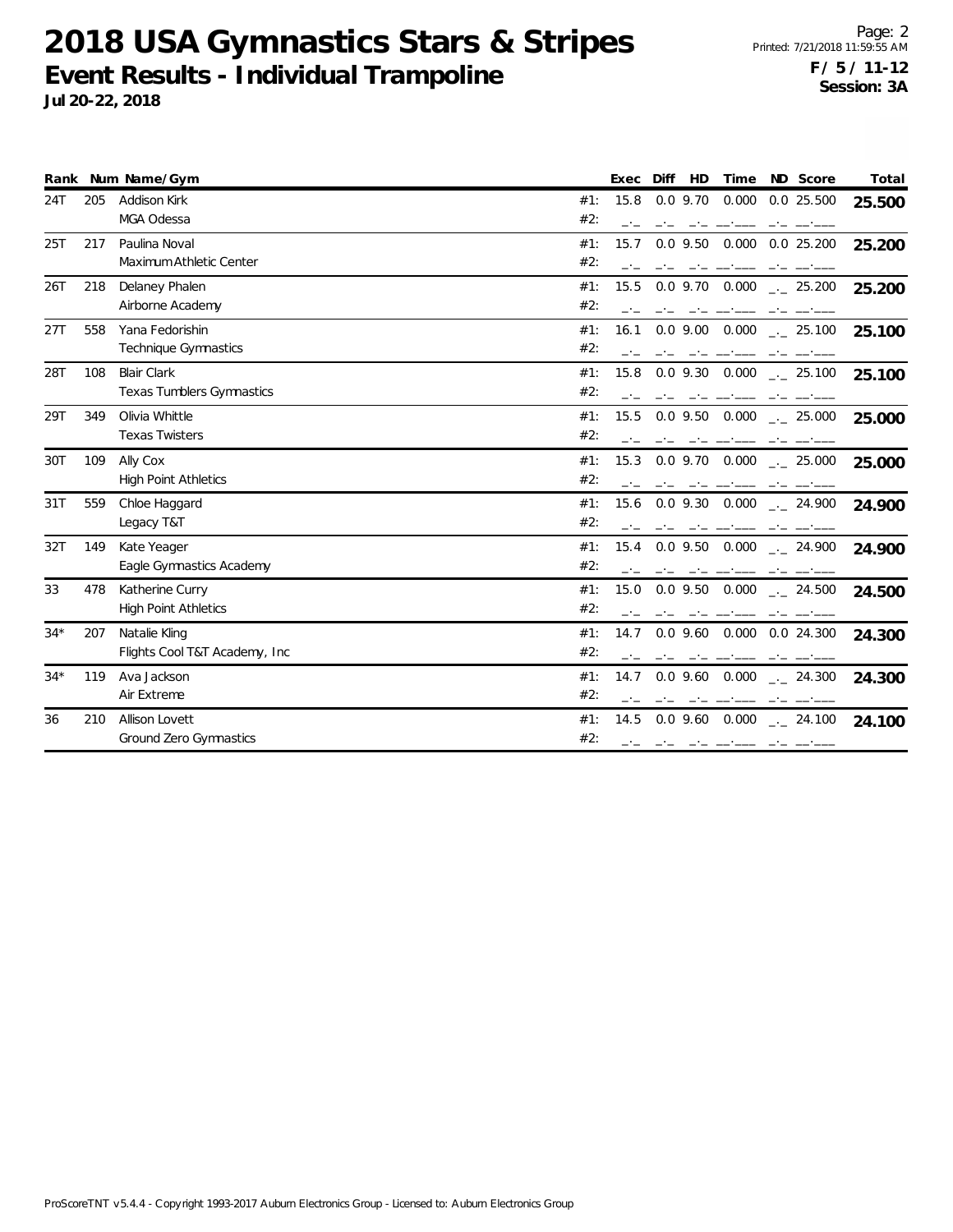|                |     | Rank Num Name/Gym                        |     | Exec | Diff | <b>HD</b>   | Time               | ND Score                                  | Total  |
|----------------|-----|------------------------------------------|-----|------|------|-------------|--------------------|-------------------------------------------|--------|
| $\mathbf{1}$   | 202 | <b>Trevor Haskins</b>                    | #1: | 16.7 |      | $0.0$ 9.80  | 0.000              | $-26.500$                                 | 26.500 |
|                |     | Ground Zero Gymnastics                   | #2: |      |      |             |                    |                                           |        |
| 2              | 113 | Asher Franco                             | #1: | 16.8 |      |             | $0.0$ 9.60 $0.000$ | $-26.400$                                 | 26.400 |
|                |     | Tumble Tech                              | #2: |      |      |             |                    |                                           |        |
| 3              | 133 | Ojas Naval                               | #1: | 16.7 |      |             | $0.0$ 9.40 $0.000$ | $-26.100$                                 | 26.100 |
|                |     | Tornado Sport Club                       | #2: |      |      |             |                    |                                           |        |
| 4T             | 255 | Case Curry                               | #1: | 16.3 |      |             | $0.0$ 9.10 $0.000$ | $\frac{1}{2}$ 25.400                      | 25.400 |
|                |     | <b>High Point Athletics</b>              | #2: |      |      |             |                    |                                           |        |
| 5T             | 181 | Ethan Boaz                               | #1: | 15.5 |      | $0.0\,9.90$ | 0.000              | $\frac{1}{2}$ 25.400                      | 25.400 |
|                |     | Airbenders                               | #2: |      |      |             |                    |                                           |        |
| 6              | 116 | <b>Bennett Greene</b>                    | #1: | 15.5 |      |             | $0.0$ 9.70 $0.000$ | $-25.200$                                 | 25.200 |
|                |     | Tumble Tech                              | #2: |      |      |             |                    |                                           |        |
| $\overline{7}$ | 228 | Jack Stefan                              | #1: | 15.4 |      |             | $0.0$ 9.30 $0.000$ | 24.700                                    | 24.700 |
|                |     | Stingray TNT Marietta                    | #2: |      |      |             |                    |                                           |        |
| 8              | 231 | Jake Toland                              | #1: | 14.8 |      |             | $0.0$ 9.60 $0.000$ | $\frac{1}{2}$ 24.400                      | 24.400 |
|                |     | 3T1                                      | #2: |      |      |             |                    |                                           |        |
| 9T             | 561 | Aiden Stisser                            | #1: | 14.7 |      |             |                    | $0.0$ 9.00 0.000 $_{\leftarrow}$ 23.700   | 23.700 |
|                |     | Dynamite Academy of Gymnastics           | #2: |      |      |             |                    |                                           |        |
| 10T            | 122 | Aiden Kelley                             | #1: | 14.4 |      |             |                    | $0.0$ 9.30 $0.000$ $_{\leftarrow}$ 23.700 | 23.700 |
|                |     | Black Diamond Gymnastics and Sports Cent | #2: |      |      |             |                    |                                           |        |
| 11             | 209 | Skyler Lawson                            | #1: | 14.3 |      | $0.0$ 9.10  | 0.000              | $\frac{1}{2}$ 23.400                      | 23.400 |
|                |     | <b>Silver Stars Gymnastics</b>           | #2: |      |      |             |                    |                                           |        |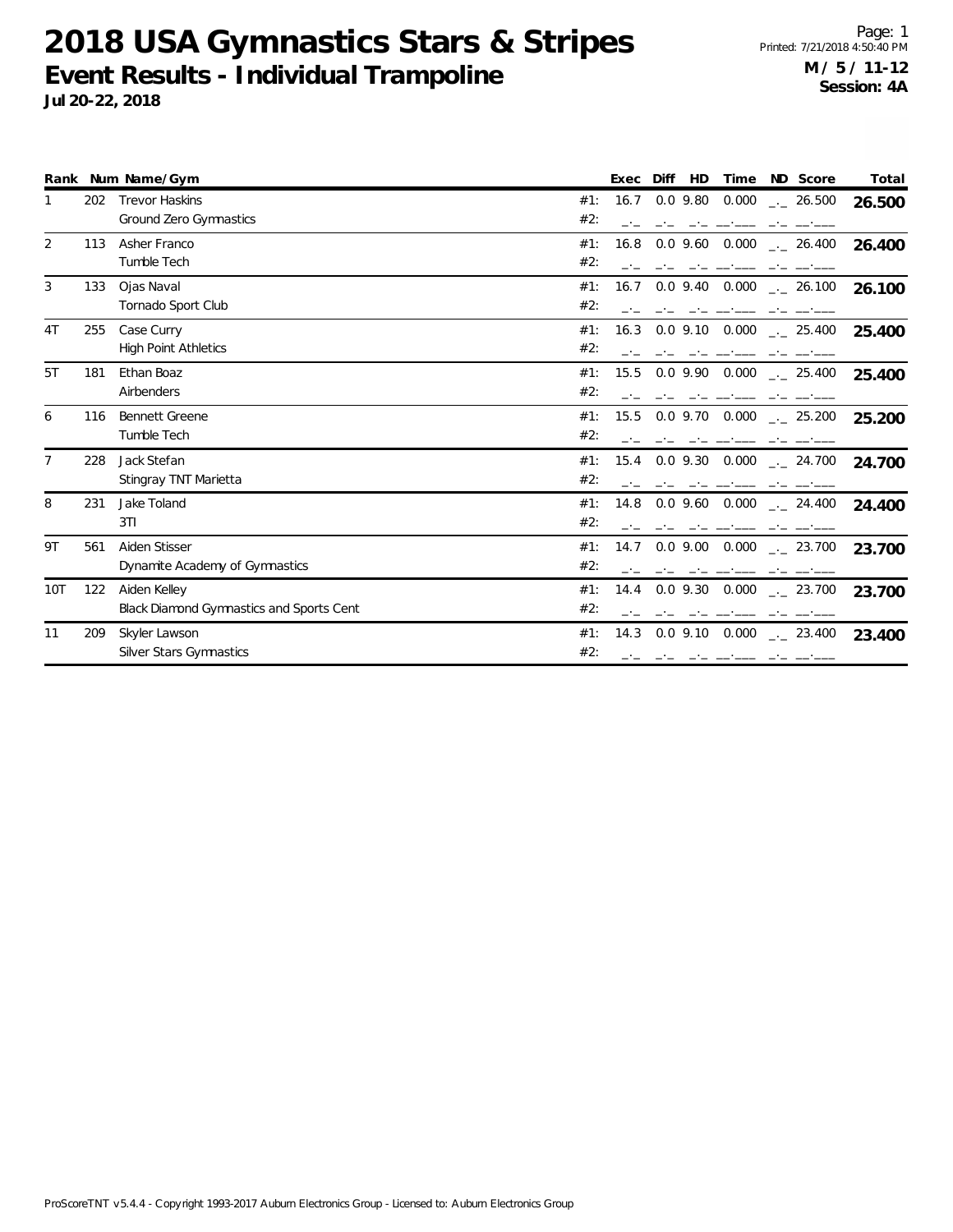**Jul 20-22, 2018**

|     |     | Rank Num Name/Gym                                  |            | Exec         | Diff           | HD                                | Time                                                                                                                                                                                                                                                                |                 | ND Score             | Total  |
|-----|-----|----------------------------------------------------|------------|--------------|----------------|-----------------------------------|---------------------------------------------------------------------------------------------------------------------------------------------------------------------------------------------------------------------------------------------------------------------|-----------------|----------------------|--------|
| 1   | 111 | Natalie Fecht<br><b>Texas Champion Gymnastics</b>  | #1:<br>#2: | 17.5<br>$-1$ | $-1$           | $0.0$ 9.80                        | 0.000<br>مستحسب المستحدث                                                                                                                                                                                                                                            | $-1$            | . 27.300             | 27.300 |
| 2T  | 199 | Miranda Goodnight<br>Airbenders                    | #1:<br>#2: | 17.0<br>-1-  |                | $0.0$ 9.20<br>$-1$                | 0.000                                                                                                                                                                                                                                                               |                 | $-26.200$            | 26.200 |
| 3T  | 168 | GraceAnne Hodgson<br>Jills Gymnastics              | #1:<br>#2: | 16.9         |                | $0.0$ 9.30                        | 0.000                                                                                                                                                                                                                                                               |                 | $-26.200$            | 26.200 |
| 4   | 306 | Hadley Kelly<br>Maximum Athletic Center            | #1:<br>#2: | 16.2<br>$-1$ |                |                                   | $0.0$ 9.60 $0.000$ $_{\leftarrow}$ 25.800                                                                                                                                                                                                                           |                 |                      | 25.800 |
| 5   | 178 | Samantha Becker<br>Gymnast Factory                 | #1:<br>#2: | 16.7         |                | $0.0$ 9.00<br>and the company's   |                                                                                                                                                                                                                                                                     | $-1$            | $0.000$ _ 25.700     | 25.700 |
| 6   | 556 | Skylar Defazio<br>Dynamite Academy of Gymnastics   | #1:<br>#2: | 16.3         |                |                                   | $0.0$ 9.10 $0.000$ $_{\leftarrow}$ 25.400                                                                                                                                                                                                                           |                 |                      | 25.400 |
| 7T  | 258 | Jayden Paxton<br>Carpenter Center T&T              | #1:<br>#2: | 15.8         |                |                                   | $0.0$ 9.50 $0.000$ $_{\leftarrow}$ 25.300                                                                                                                                                                                                                           |                 |                      | 25.300 |
| 8T  | 226 | Savana Sonier<br>Airborne Academy                  | #1:<br>#2: | 15.7         |                | والمستنبذ المساحس                 | $0.0$ 9.60 $0.000$ $_{\leftarrow}$ 25.300                                                                                                                                                                                                                           | $-1$            |                      | 25.300 |
| 9   | 303 | Jayda Dearing<br>Wasatch T&T                       | #1:<br>#2: | 15.4         |                | $-1$                              | $0.0$ 9.80 $0.000$ $_{\leftarrow}$ 25.200                                                                                                                                                                                                                           |                 |                      | 25.200 |
| 10T | 256 | Ciana Evans<br>Top City Athletics                  | #1:<br>#2: | 15.5         |                |                                   | $0.0$ 9.60 0.000                                                                                                                                                                                                                                                    |                 | $\sim$ 25.100        | 25.100 |
| 11T | 170 | <b>Blakelee Sladek</b><br><b>Texas Tumbleweeds</b> | #1:<br>#2: | 15.4         |                | $0.0$ 9.70                        | $0.000$ _ 25.100                                                                                                                                                                                                                                                    |                 |                      | 25.100 |
| 12T | 180 | Elle Bishop<br>Waxahachie Gymnastics Center        | #1:<br>#2: | 15.2         |                | and the contract contract and the | $0.0$ 9.80 $0.000$ $_{\leftarrow}$ 25.000                                                                                                                                                                                                                           |                 |                      | 25.000 |
| 13T | 371 | Ceci Snyder<br>FreeState Gymnastics                | #1:<br>#2: | 15.1         |                | $0.0$ 9.90                        | $0.000$ _ $-25.000$                                                                                                                                                                                                                                                 |                 |                      | 25.000 |
| 14T | 225 | Ciara Smith<br><b>Technique Gymnastics</b>         | #1:<br>#2: | 15.5         |                | $0.0$ 9.40                        | 0.000                                                                                                                                                                                                                                                               |                 | $-24.900$            | 24.900 |
| 15T | 557 | Camille Dinger<br>Legacy Elite Athletics           | #1:<br>#2: | 15.1         |                |                                   | $0.0$ 9.80 $0.000$ $_{-1}$ 24.900<br>and the contract of the contract of the contract of the contract of the contract of the contract of the contract of the contract of the contract of the contract of the contract of the contract of the contract of the contra |                 |                      | 24.900 |
| 16  | 214 | Ayanna Moore<br>Dreams Gymnastics Center           | #1:<br>#2: |              |                |                                   | 15.2 0.0 9.50 0.000 $_{\leftarrow}$ 24.700                                                                                                                                                                                                                          |                 |                      | 24.700 |
| 17  | 190 | Lucy Carr<br>World Champions Centre                | #1:<br>#2: | 14.8<br>$-1$ |                | and the company of the            | $0.0$ 9.60 $0.000$ $_{\leftarrow}$ 24.400                                                                                                                                                                                                                           |                 |                      | 24.400 |
| 18  | 366 | Teyla Huff<br>Carpenter Center T&T                 | #1:<br>#2: | 14.3         |                |                                   | $0.0$ 9.50 $0.000$                                                                                                                                                                                                                                                  |                 | $\frac{1}{2}$ 23.800 | 23.800 |
| 19  | 308 | Kayla Robinson<br>TAG USA Gymnastics               | #1:<br>#2: | 14.4<br>$-1$ | $-\,^{\circ}-$ | $0.0$ 9.10                        | $0.000$ __ 23.500<br>والمناجين والمستنبذ فتنبيه والمناجين                                                                                                                                                                                                           |                 |                      | 23.500 |
| 20  | 192 | Kylee Chambers<br>Waxahachie Gymnastics Center     | #1:<br>#2: | 13.9<br>$-1$ |                | وسيرا المستورد والمسترات والمستور | $0.0$ 9.40 $0.000$ $_{\leftarrow}$ 23.300                                                                                                                                                                                                                           |                 |                      | 23.300 |
| 21  | 177 | Eliana Beals-Simon<br><b>Fairland Gymnastics</b>   | #1:<br>#2: | 13.6         |                |                                   | $0.0$ 9.60 $0.000$ $_{\leftarrow}$ 23.200                                                                                                                                                                                                                           |                 |                      | 23.200 |
| 22  | 215 | Riley Munoz<br>Millers Gymnastics Academy          | #1:<br>#2: | 2.6          |                | 0.0 1.80                          | 0.000                                                                                                                                                                                                                                                               |                 | -4.400               | 4.400  |
| 23  | 305 | Molly Hunsberger<br>Legacy T&T                     | #1:<br>#2: | 1.5          |                |                                   | $0.0$ 1.00 0.000<br>فستستخلص المناصب المناصب                                                                                                                                                                                                                        | $\rightarrow -$ | 2.500                | 2.500  |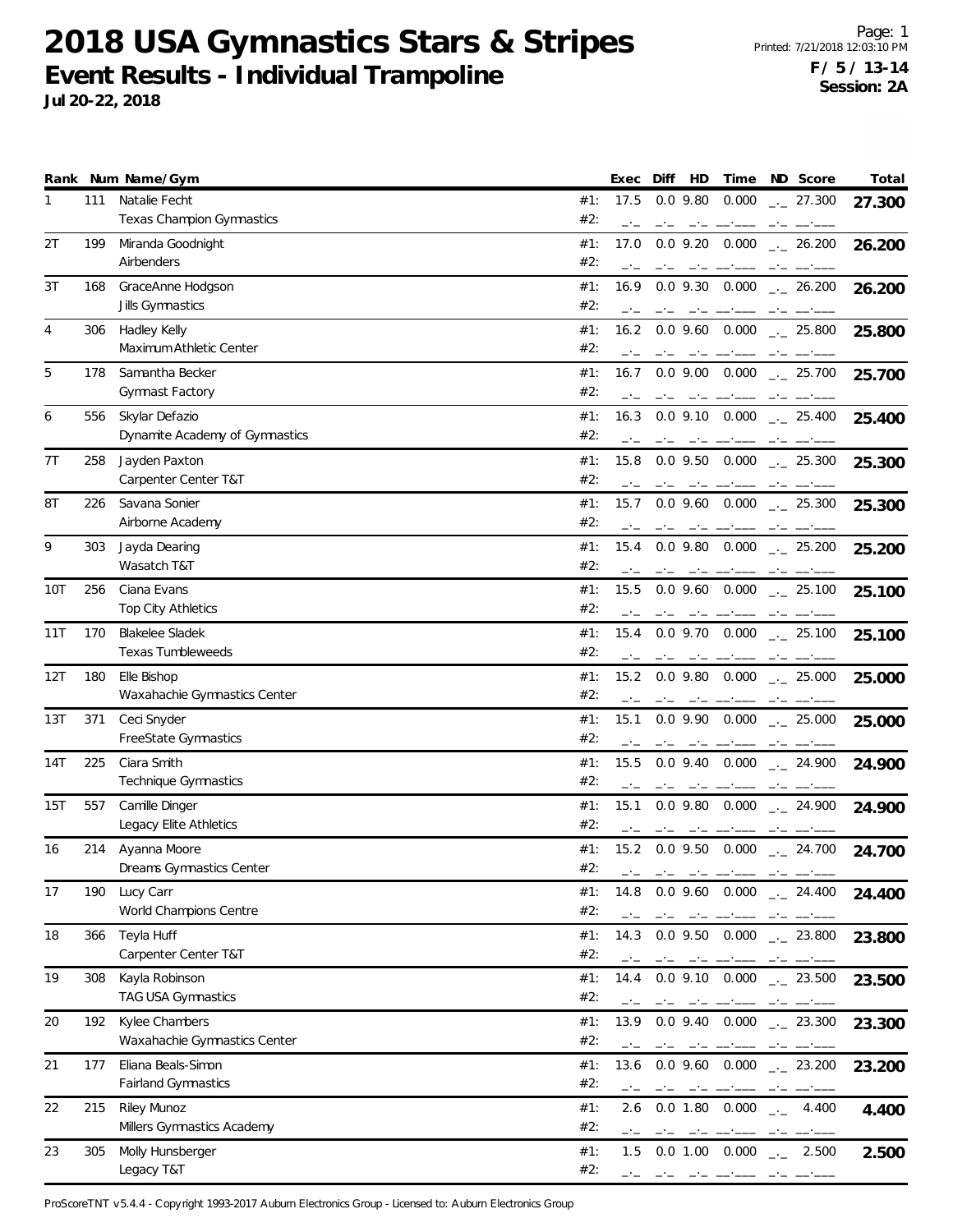|   |     | Rank Num Name/Gym              |     | Exec     | Diff | HD.         | Time  | ND Score                                     | Total  |
|---|-----|--------------------------------|-----|----------|------|-------------|-------|----------------------------------------------|--------|
|   | 131 | Max Miller                     |     | #1: 16.3 |      | 0.0 9.20    |       | $0.000$ $_{\leftarrow}$ 25.500               | 25.500 |
|   |     | All American Gymnastics        | #2: |          |      |             |       |                                              |        |
| 2 | 257 | Carter Hulings                 |     |          |      |             |       | #1: 15.8 0.0 9.10 0.000 $\frac{1}{2}$ 24.900 | 24.900 |
|   |     | Maximum Athletic Center        | #2: |          |      |             |       |                                              |        |
| 3 | 107 | Thadeus Christolon             |     |          |      |             |       | #1: 15.3 0.0 9.30 0.000 $\_\_$ 24.600        | 24.600 |
|   |     | World Elite Gymnastics Ontario | #2: |          |      |             |       |                                              |        |
| 4 | 126 | Paul Lansford-Lindsey          |     |          |      |             |       | #1: 14.6 0.0 9.60 0.000 $\frac{1}{2}$ 24.200 | 24.200 |
|   |     | Gymnastics Of San Antonio      | #2: |          |      |             |       |                                              |        |
| 5 | 221 | Chase Roberts                  |     | #1: 14.8 |      | $0.0\,9.10$ | 0.000 | $\sim$ 23.900                                | 23.900 |
|   |     | Airbenders                     | #2: |          |      |             |       |                                              |        |